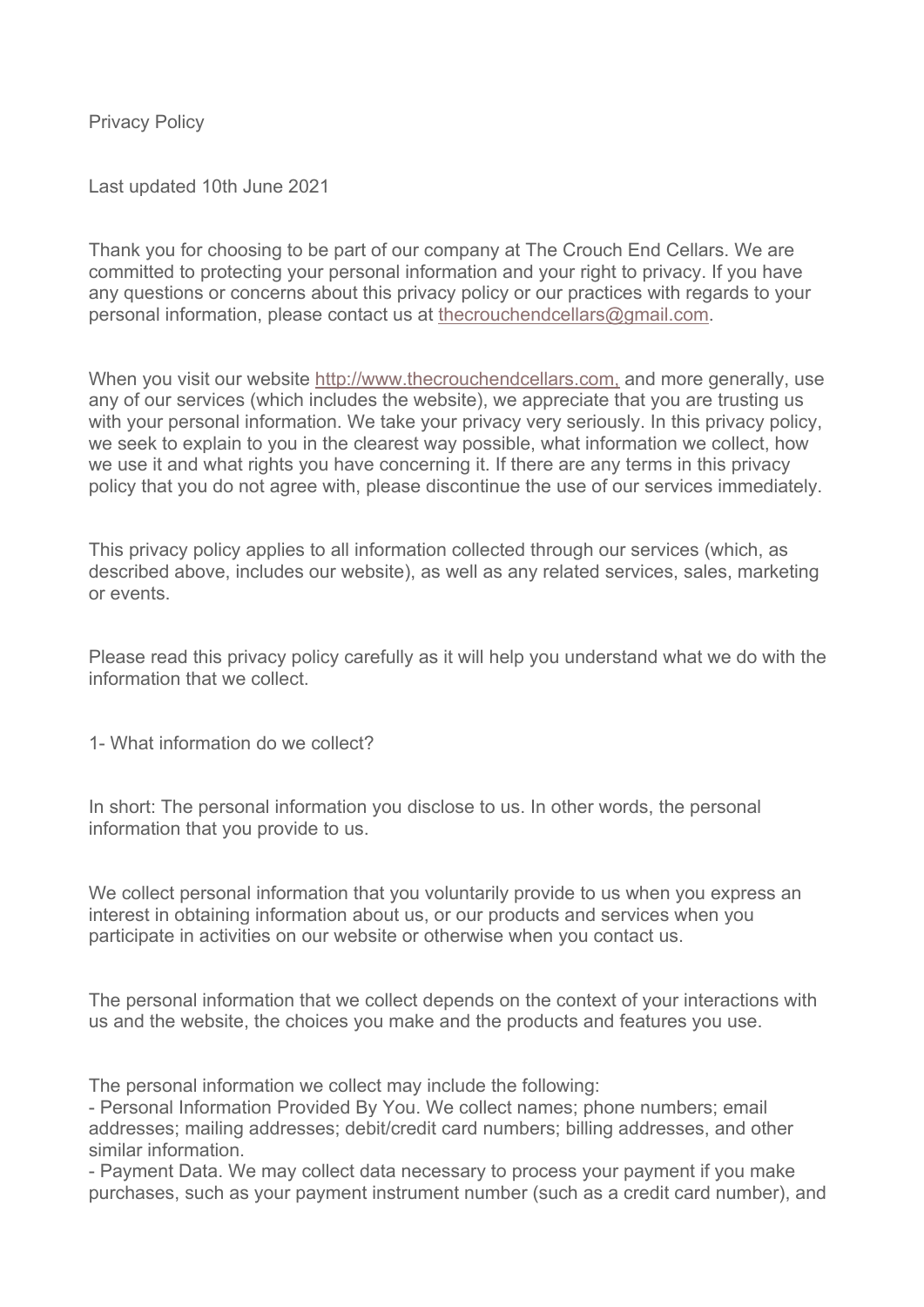the security code associated with your payment instrument. All payment data is stored by GoDaddy.com. You may find their privacy notice link(s) here: https://uk.godaddy.com/agreements/privacy

All personal information that you provide to us must be true, complete and accurate, and you must notify us of any changes to such personal information.

## 2- How do we use your information?

In short: We process your information for purposes based on legitimate business interests, in order to enter into or perform a contract with you, with your consent, and/or for compliance with our legal obligations. We indicate the specific processing grounds we rely on next to each purpose listed below.

We use the information we collect it receive:

- Fulfil and manage your orders. We may use your information to fulfil and manage your orders, payments, returns and exchanges made through the website.
- Administer prize draws and competitions. We may use your information to administer prize draws and competitions when you elect to participate in our competitions.
- To deliver and facilitate the delivery of services to the user. We may use your information to provide you with the requested service.
- To respond to user inquiries/offer support to users. We may use your information to respond to your inquiries and solve any potential issues you might have with the use of our services.
- To send you marketing and promotional communications. We may use the personal information you send to us for our marketing purposes if this is in accordance with your marketing preferences. For example, when expressing an interest in obtaining information about us or our website or subscribing to marketing, we will collect personal information from you. You can opt out of our marketing emails at any time.

## 3- Will your information be shared with anyone?

In short: We only share information with your consent, to comply with laws, to provide you with services, to protect your rights, or to fulfil business obligations.

We may process or share your data that we hold based on the following legal basis:

- Consent: We may process your data if you have given us specific consent to use your personal information for a specific purpose.
- Legitimate interests: We may process your data when it is reasonably necessary to achieve our legitimate business interests.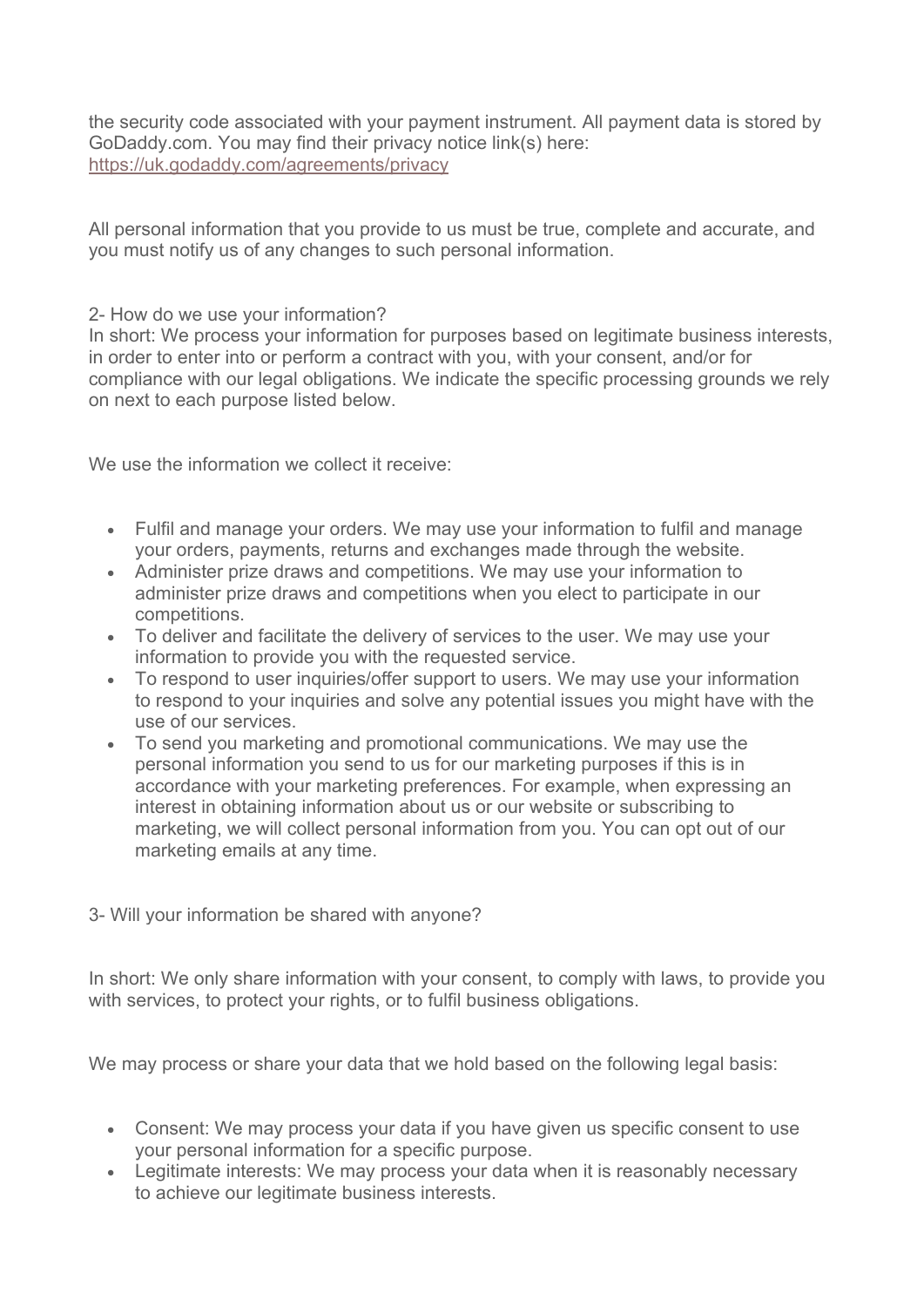- Performance of a Contract: Where we have entered into a contract with you, we may process your personal information to fulfil the terms of our contract.
- Legal Obligations: We may disclose your information where we are legally required to do so in order to comply with applicable law, governmental requests, a judicial proceeding, court order, or legal processes, such as in response to a court order or a subpoena (including in response to public authorities to meet national security or law enforcement requirements).
- Vital Interests: We may disclose your information where we believe it is necessary to investigate, prevent or take action regarding potential violations of our policies, suspected fraud, situations involving potential threats to the safety of any person and legal activities, or as evidence in litigation in which we are involved.
- 4- How long do we keep your information?

In short: We keep your information for as long as necessary to fulfil the purposes outlined in this privacy policy unless otherwise required by law.

We will only keep your personal information for as long as it is necessary for the purposes set out in this privacy policy unless a longer retention period is required or permitted by law (such as tax, accounting or other legal requirements). No purpose in this notice will require us to keep your personal information for longer than 90 days.

When we have no ongoing legitimate business need to process your personal information, we will either delete or anonymise such information, or, if this is not possible (for example, because your personal information has been stored in backup archives), then we will securely store your personal information and isolate it from any further processing until deletion is possible.

5- Do we collect information from minors?

In short: We do not knowingly collect information from children under 18 years of age.

We do not knowingly solicit data from or market to children under 18 years of age. By using the website, you represent that you are at least 18 or that you are the parent or a guardian of such a minor and consent to such minor dependent's use of the website. If we learn that personal information from users less than 18 years of age has been collected, we will deactivate the account and take reasonable measures to promptly delete such data from our records. If you become aware of any data we may have collected from children under the age of 18, please contact us at thecrouchendcellars@gmail.com.

6- Do we make updates to this notice?

In short: Yes, we will update this notice as necessary to stay compliant with relevant laws.